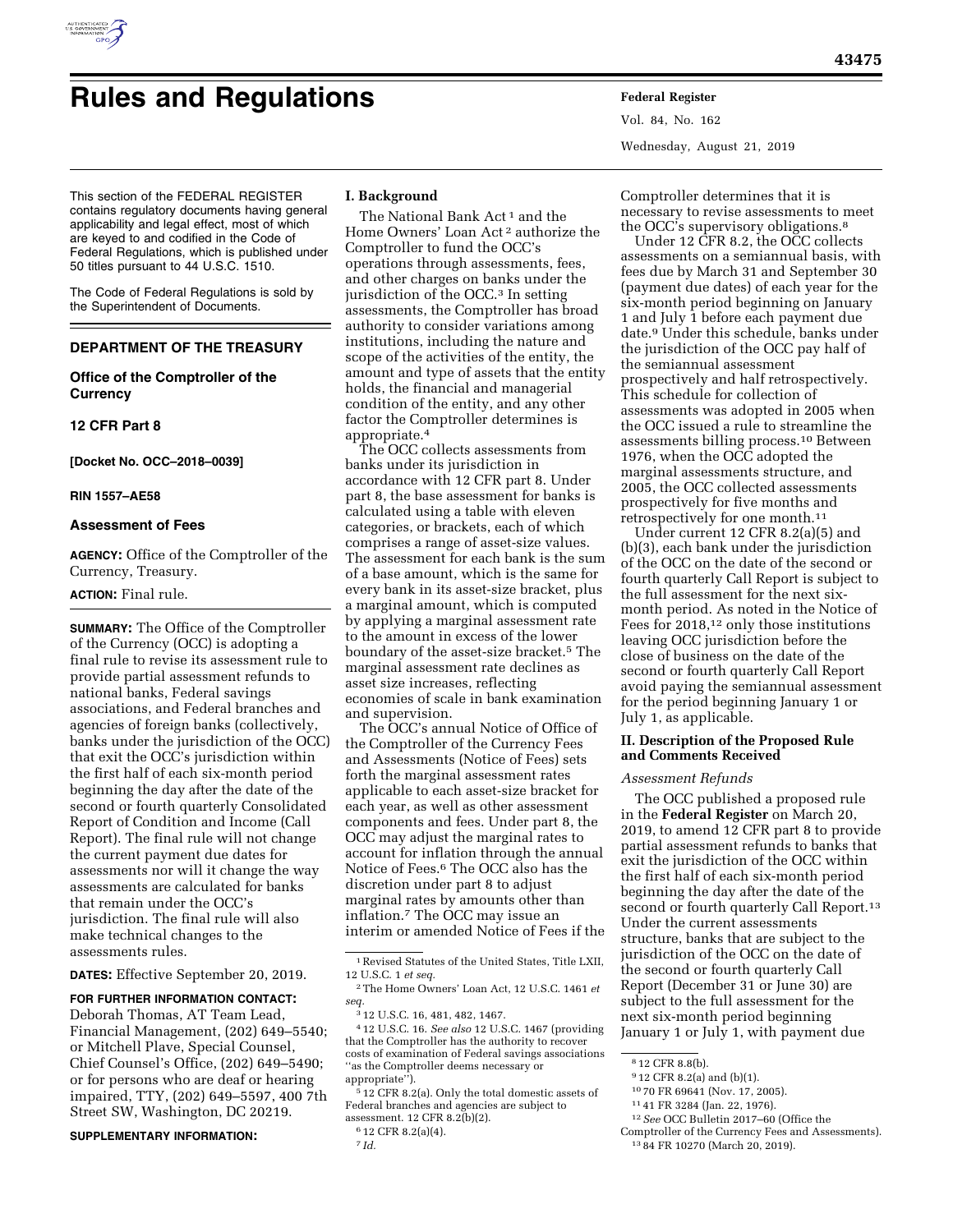March 31 or September 30, as appropriate.14 Under the proposed rule, banks that leave OCC jurisdiction by the date of the first or third quarterly Call Report, which coincides with the appropriate payment due date, would receive a refund of assessments for the second three months of the semiannual assessment period. For example, a bank that was subject to the jurisdiction of the OCC as of December 31, the date of the fourth quarterly Call Report, would receive a refund of assessments for the second three months of the semiannual assessment period beginning January 1 if it leaves the OCC's jurisdiction by March 31, the date of the first quarterly Call Report.

The proposed rule was intended to eliminate the requirement that banks pay prospectively for one half of each assessment period after they no longer are subject to the jurisdiction of the OCC by setting the refund equal to the prospective portion of the assessment. Under the current rule, the payment due date effectively divides each six-month period into two three-month periods, and a bank subject to the jurisdiction of the OCC on the date of the applicable Call Report (December 31 or June 30) must pay the full assessment on the payment due date of the semiannual assessment (March 31 and September 30) even if it has left OCC jurisdiction by that date. This structure can result in banks prospectively paying assessment fees for three-month periods during which they are not subject to the jurisdiction of the OCC at any time. Under the proposed rule, the payment due date continues to divide each sixmonth period into two three-month periods. However, a bank that leaves the OCC's jurisdiction after the fourth quarterly Call Report (December 31), but before the date of the first quarterly Call Report (March 31), would not be obligated to pay for the second half of that semiannual assessment period. Similarly, a bank that leaves the OCC's jurisdiction after the second quarterly Call Report (June 30), but before the date of the third quarterly Call Report (September 30) would also not be obligated to pay for the second half of that semiannual assessment period. In doing so, the proposed rule would assess a bank to cover only the relevant three-month period during which it was subject to the jurisdiction of the OCC.

# *Technical and Conforming Amendments*

The proposed rule also included technical and conforming amendments. These were intended to reduce

ambiguity and make terminology consistent throughout 12 CFR part 8. The first proposed change would amend  $\S$ § 8.2(d) and 8.6(c)(1)(iii) concerning the condition surcharge to replace the phrase ''at its most recent examination'' with the phrase ''prior to December 31 or June 30, as appropriate.'' This change would clarify that the condition surcharge is calculated in tandem with the OCC's calculation of other assessment components based on Call Report information as of December 31 and June 30 of each year.15 This amendment to the rule would not change the OCC's current practice of calculating a bank's surcharge as of its most recent ratings prior to December 31 or June 30, as appropriate. Under this policy, surcharges are neither raised nor lowered between December 31 and June 30, as appropriate, and the payment due dates of March 31 and September 30, as appropriate.

The second proposed technical change would make several revisions to 12 CFR 8.7 concerning interest on delinquent assessments and fees and refunds in the case of an error or miscalculation of assessments or fees. First, it would add the prefatory clause, ''Within 30 calendar days of receipt of such notice, the OCC shall either—'' at § 8.7(b)(1). This clause was originally included at § 8.7(b) as introductory text and was inadvertently deleted in connection with a prior rulemaking. Restoring it would clarify the OCC's obligations under § 8.7(b). This change would also redesignate the current § 8.7(b)(1) and (2) as § 8.7(b)(1)(i) and (ii), respectively. In addition, the proposed rule would redesignate the current § 8.7(b) concluding text as § 8.7(b)(2). Finally, the proposed rule would simplify the language used in § 8.7(a) and (b) and clarify that provisions dealing with special examination or investigation fees apply to any institution subject to a special examination or investigation. These amendments would not change the OCC's current policy of considering assessment payments delinquent if received after the time for payment specified in 12 CFR 8.2; considering special examination and investigation fees delinquent if not received within 30 calendar days of the invoice date; requiring interest on delinquent payments and fees; and providing either a refund or notice of its unwillingness to accept a refund request within 30 calendar days of receipt of a request.

The proposed rule would also conform all references to the ''Office of the Comptroller of the Currency,'' ''Comptroller of the Currency,'' or "Office" to "OCC," except with respect to references to the Notice of Fees; conform all references to ''Notice of Comptroller of the Currency Fees'' or ''Notice of Comptroller of the Currency of Fees'' to ''Notice of Office of the Comptroller of the Currency Fees and Assessments''; add hyphens to all compound modifiers where a hyphen is not currently used; remove references to ''Thrift Financial Reports,'' which are no longer used; remove a duplicate reference to ''Uniform Financial Institutions Rating System'' in 12 CFR 8.6(c)(1)(iii); remove a duplicate and unnecessary citation to authority in 12 CFR 8.6(a); replace an incorrect reference to ''each national bank'' with a reference to ''each Federal branch and agency'' in 12 CFR 8.2(b)(1); add the modifier ''national'' to references to banks and terms, such as ''independent credit card banks,'' as appropriate; add the term ''independent trust'' before references to banks and Federal savings associations in 12 CFR  $8.6(c)(1)(iii)$  and add a reference to independent trust Federal savings associations where the provision currently only refers to banks; and add conforming references to Federal branches and agencies, as necessary.

## *Comments on the Proposed Rule*

The OCC received one comment on the proposed rule. The commenter, a trade association for banks, supported the proposed rule, stating that it would improve the fairness of the assessments process and appropriately refine the scope of fees and charges for banks under the jurisdiction of the OCC. In the commenter's opinion, the proposal would also improve the ability of banks to serve their customers and communities.

## **III. Description of the Final Rule**

The final rule adopts the assessment refund process presented in the proposed rule without change. Under the final rule, banks that exit the jurisdiction of the OCC within the first half of each six-month period beginning the day after the date of the second or fourth quarterly Call Report will receive a refund equal to the prospective portion of the assessment. This change will prevent banks that exit the OCC's jurisdiction from paying assessment fees for the three-month periods during which they are not subject to the OCC's jurisdiction at any time. This change will not affect current payment due

<sup>14</sup> 12 CFR 8.2(a) and (b).

<sup>15</sup>*See* OCC Bulletin 2017–60 (Office the Comptroller of the Currency Fees and Assessments) (describing the process for calculating assessments).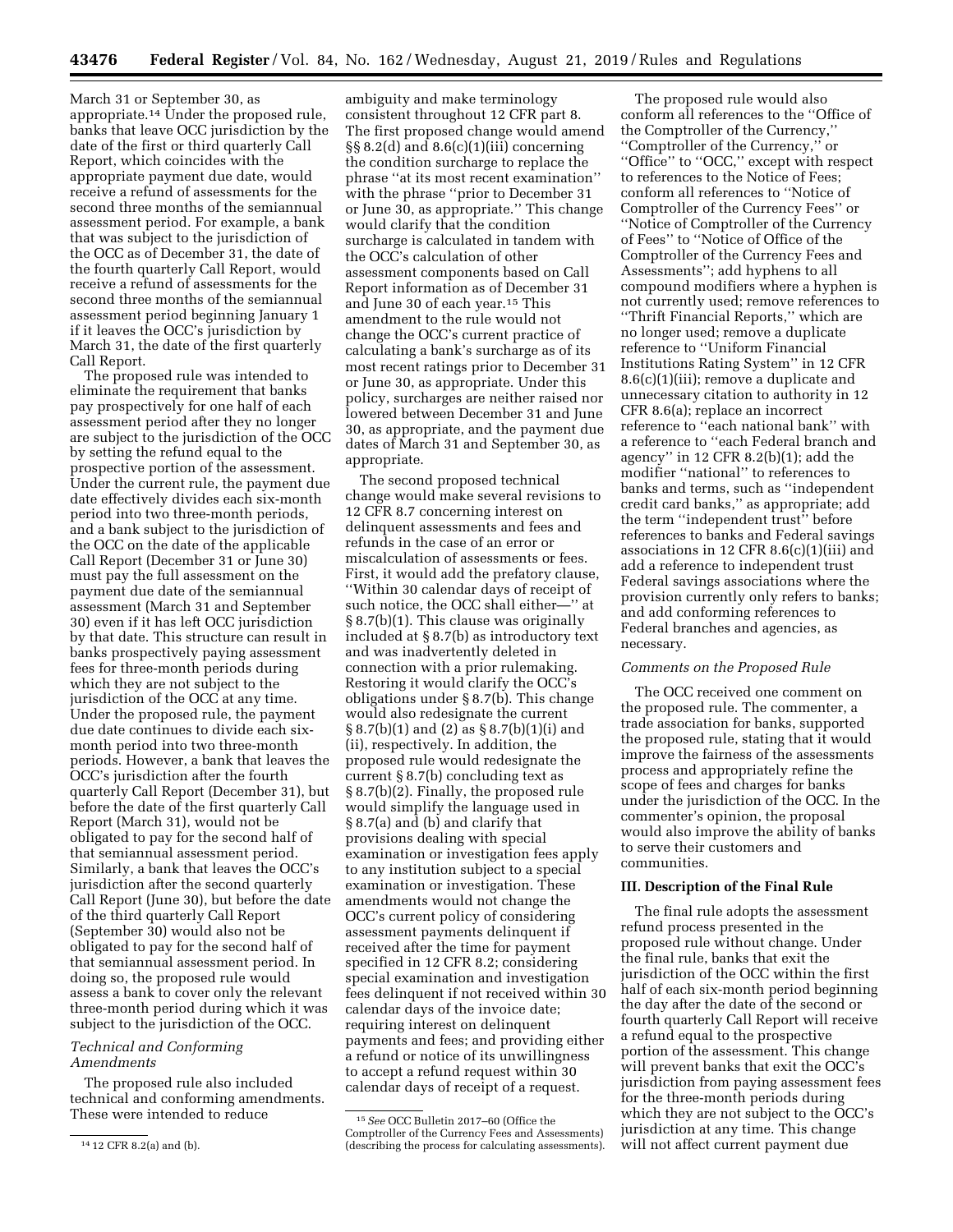dates or the manner in which assessments are calculated.

The final rule adopts the technical and conforming amendments in the proposed rule without substantive change. These amendments will reduce ambiguity and make terminology consistent throughout part 8. The final rule also makes a technical correction to the text of the proposed rule. This correction revises proposed 12 CFR 8.2(a)(5) and  $(b)(3)$  by substituting ''first'' and ''third'' for ''second'' and ''fourth,'' as appropriate, to reflect the new proposed refund policy. This technical correction does not substantively change the partial refund process as proposed and is consistent with the description of the refund policy in the preamble to the proposed rule. The final rule also makes a technical correction to the proposed rule's prefatory clause at § 8.7(b)(1) by removing the word ''notice'' and replacing it with the word ''request.'' This is a nonsubstantive change that aligns the wording with the phraseology in § 8.7(b).

# **Regulatory Analysis**

## *Paperwork Reduction Act of 1995*

In accordance with the Paperwork Reduction Act of 1995 (PRA) (44 U.S.C. 3501 *et seq.*) the OCC may not conduct or sponsor, and an organization is not required to respond to, an information collection unless the information collection displays a currently valid Office of Management and Budget (OMB) control number. This final rule does not contain a collection of information under the PRA.

#### *Regulatory Flexibility Act*

In general, the Regulatory Flexibility Act (RFA) (5 U.S.C. 601 *et seq.*) requires that in connection with a rulemaking, an agency prepare and make available for public comment a regulatory flexibility analysis that describes the impact of the rule on small entities. Under section 605(b) of the RFA, this analysis is not required if an agency certifies that the rule will not have a significant economic impact on a substantial number of small entities and publishes its certification and a brief explanatory statement in the **Federal Register** along with its rule.

The OCC currently supervises approximately 886 small entities.16

Although the number of OCCsupervised small banks affected will vary each year, the OCC does not expect that the final rule will affect a substantial number (generally defined as five percent or more of OCC-supervised small entities) in any given year, based on the OCC's experience with departures from the charters in recent years. For example, had the final rule applied in 2018, the OCC would have refunded assessments totaling \$579,000 to 22 banks, 19 of which were small banks (approximately two percent of OCC-supervised small entities). Similarly, if the final rule had applied in 2017, the OCC would have refunded assessments totaling \$663,000 to 16 banks, 12 of which were small banks; in 2016, the OCC would have refunded assessments totaling \$392,000 to 26 banks, all of which were small banks; and in 2015, the OCC would have refunded assessments totaling \$555,000 to 29 banks, 27 of which were small banks. In each of these years, the number of institutions that would have been affected by the final rule was less than five percent of OCC-supervised small entities. Therefore, the final rule would not have affected a substantial number of small entities during these years.

The OCC also considered whether the final rule will result in a significant economic impact on small entities. In general, the OCC classifies the economic impact of expected cost (or benefit) to comply with a rule on an individual bank as significant if the total estimated monetized costs (or benefits) in one year are greater than 5 percent of the bank's total annual salaries and benefits or 2.5 percent of the bank's total annual noninterest expense. Based on the above criteria, and the refund amounts for the years 2015 through 2018 outlined above, the OCC estimates that impact of the final rule, had it been in place for 2015– 2018, would not have had a significant economic impact at any of the affected institutions.

Based on the data and experience of the OCC in recent years with departures from the charters, the OCC certifies that the final rule will not have a significant economic impact on a substantial number of small entities.

# *Unfunded Mandates Reform Act of 1995*

The OCC analyzed the final rule under the factors set forth in the

Unfunded Mandates Reform Act of 1995 (UMRA) (2 U.S.C. 1532). Under this analysis, the OCC considered whether the final rule includes a Federal mandate that may result in the expenditure by State, local, and Tribal governments, in the aggregate, or by the private sector, of \$100 million or more in any one year (adjusted for inflation). The OCC has determined that the final rule will not impose new mandates and, therefore, will not result in the expenditure of \$100 million or more annually by state, local, and tribal governments, or by the private sector.

# *Riegle Community Development and Regulatory Improvement Act of 1994*

Section 302 of the Riegle Community Development and Regulatory Improvement Act of 1994 (RCDRIA) (12 U.S.C. 4802) requires that each Federal banking agency, in determining the effective date and administrative compliance requirements for new regulations that impose additional reporting, disclosure, or other requirements on insured depository institutions (IDIs), consider, consistent with principles of safety and soundness and the public interest, any administrative burdens that such regulations would place on depository institutions, including small depository institutions, and customers of depository institutions, as well as the benefits of such regulations.17 In addition, new regulations and amendments to regulations that impose additional reporting, disclosures, or other new requirements on IDIs generally must take effect on the first day of a calendar quarter that begins on or after the date on which the regulations are published in final form.18

Because the final rule does not impose additional reporting, disclosure, or other requirements on IDIs, section 302 of RCDRIA does not apply. Nevertheless, the requirements of section 302 RCDRIA, and the administrative burdens and benefits of the final rule, were considered as part of the overall rulemaking process.

## *The Congressional Review Act*

Pursuant to the Congressional Review Act, the Office of Management and Budget's Office of Information and Regulatory Affairs designated this rule as not a ''major rule'', as defined at 5 U.S.C. 804(2).

<sup>16</sup>The OCC bases its estimate of the number of small entities on the SBA's size thresholds for commercial banks and savings institutions, and trust companies, which are \$550 million and \$38.5 million, respectively. Consistent with the General Principles of Affiliation in 13 CFR 121.103(a), the OCC counts the assets of affiliated financial institutions when determining if we should classify

an OCC-supervised institution as a small entity. The OCC uses December 31, 2017, to represent size because a ''financial institution's assets are determined by averaging the assets reported on its four quarterly financial statements for the preceding year.'' *See* footnote 8 of the U.S. Small Business Administration's *Table of Size Standards.* 

<sup>17</sup> 12 U.S.C. 4802(a).

<sup>18</sup> 12 U.S.C. 4802(b).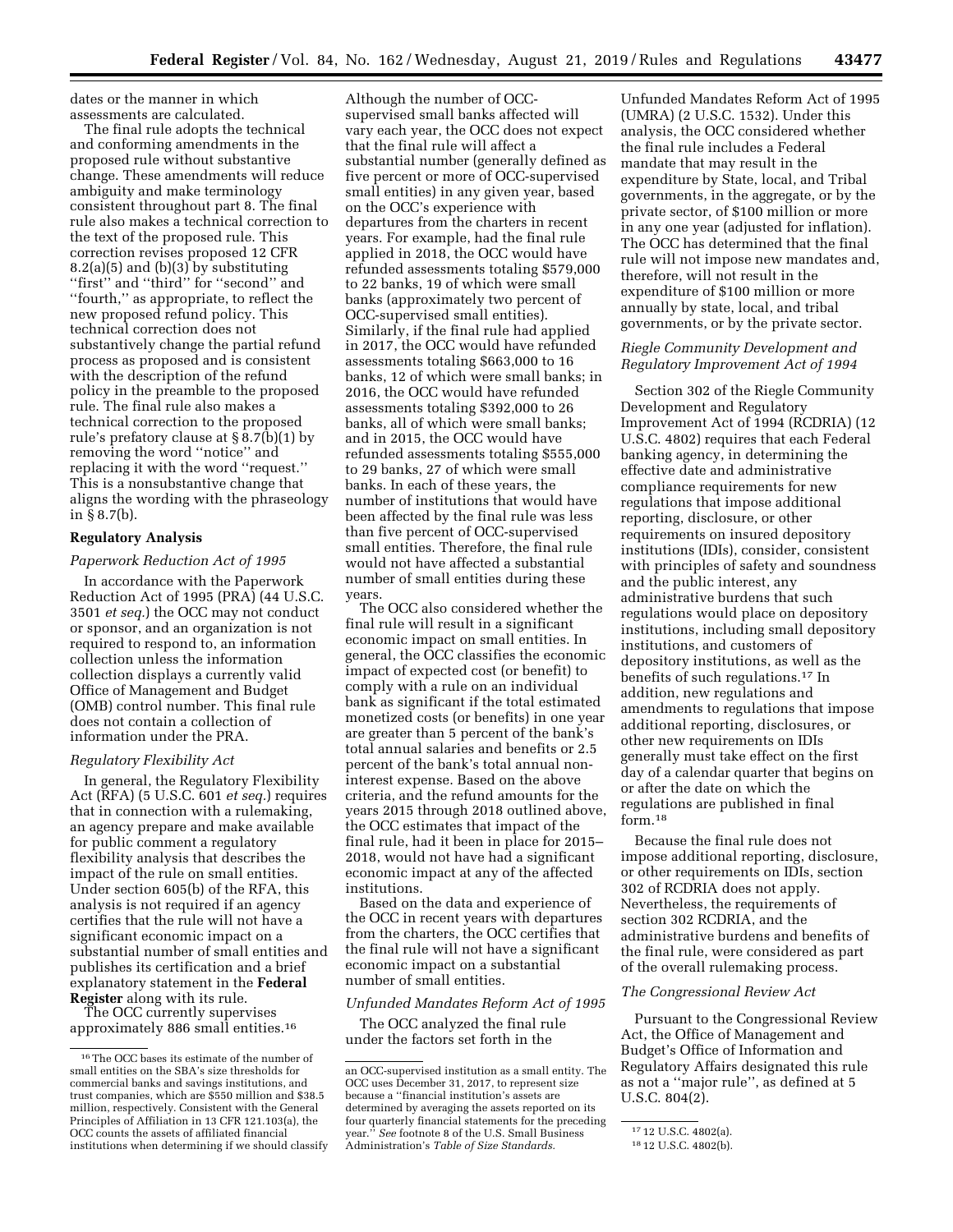## **List of Subjects in 12 CFR Part 8**

Assessments, Federal branches and agencies, National banks, Reporting and recordkeeping requirements, Savings associations.

#### **Authority and Issuance**

For the reasons set forth in the preamble, chapter I of title 12 of the Code of Federal Regulations is amended as follows:

# **PART 8—ASSESSMENT OF FEES**

■ 1. The authority for part 8 continues to read as follows:

**Authority:** 12 U.S.C. 16, 93a, 481, 482, 1467, 1831c, 1867, 3102, 3108, and 5412(b)(2)(B); and 15 U.S.C. 78c and 78*l*.

■ 2. Section 8.2 is amended by:

■ a. Adding a heading and revising the first column heading for the table in paragraph (a);

■ b. Removing ''the bank's'' and adding ''the national bank's'' in its place in paragraphs (a)(3) and  $(c)(3)(iii)$  and (viii);

■ c. Removing "A bank's" and adding "A national bank's" in its place in paragraph (a)(1);

■ d. Removing "the bank" and adding ''the national bank'' in its place in paragraphs (a)(1) and (2) and (c)(1) and (2);

■ e. Removing "Comptroller of the Currency'' and adding ''OCC'' in its place in paragraphs (a) introductory text and (b)(1);

■ f. Revising paragraph (a)(5); ■ g. Removing "non-lead bank" and adding ''non-lead national bank'' in its place in paragraph (a)(6)(i);

■ h. Removing ''Notice of Comptroller of the Currency Fees'' and adding ''Notice of Office of the Comptroller of the Currency Fees and Assessments'' in its place in paragraphs (a)(6)(i) and  $(b)(4)(i);$ 

■ i. Removing "Lead bank" and adding ''Lead national bank'' in its place, removing ''each bank's'' and adding ''each national bank's'' in its place, and removing ''or Thrift Financial Report, as appropriate," in paragraph  $(a)(6)(ii)(A);$ ■ j. Removing ''Non-lead bank'' and adding ''Non-lead national bank'' in its

place and removing ''lead bank'' and adding ''lead national bank'' in its place in paragraph  $(a)(6)(ii)(B);$ 

■ k. Removing ''six month'' and adding "six-month" in its place and removing ''national bank'' and adding ''Federal branch and agency'' in its place in paragraph (b)(1);

■ l. Revising paragraph (b)(3); ■ m. Removing "Federal branch or agency'' and adding ''Federal branch and agency'' in its place in paragraph  $(b)(4)(i);$ 

# TABLE 1 TO PARAGRAPH (a)

■ n. Removing "independent credit card banks'' and adding ''independent credit card national banks'' in its place in paragraph (c) heading;

■ o. Removing "Notice of Comptroller of the Currency of Fees'' and adding ''Notice of Office of the Comptroller of the Currency Fees and Assessments'' in its place in paragraph (c)(1);

■ p. Removing "independent credit card bank'' and adding ''independent credit card national bank'' in its place in paragraphs  $(c)(1)$  and  $(2)$  and  $(c)(3)(viii)$ ;

■ q. Removing ''Independent credit card banks'' and adding in its place ''Independent credit card national banks'' and removing ''full service'' and adding ''full-service'' in its place in paragraph (c)(2);

■ r. Removing ''or a bank'' and adding ''or a national bank'' in its place in paragraph (c)(3)(iii);

■ s. Removing "Independent credit card bank'' and adding ''Independent credit card national bank'' in its place in paragraph (c)(3)(vi);

■ t. Removing ''Independent credit card banks'' and adding ''Independent credit card national banks'' in its place in paragraph (c)(4); and

■ u. Revising paragraph (d). The revisions read as follows:

**§ 8.2 Semiannual assessment.** 

 $(a) * * * *$ 

| If the national bank's or Federal savings association's total as- $\star$ , $\star$ , $\star$ , $\star$ , $\star$ , $\star$ , $\star$ , $\star$ , $\star$ , $\star$ , $\star$ , $\star$ , $\star$ , $\star$ , $\star$ , $\star$ , $\star$ , $\star$ , $\star$ , $\star$ , $\star$ , $\star$ , $\star$ , $\star$ , $\star$ , $\star$ , |  |  |  |  |
|---------------------------------------------------------------------------------------------------------------------------------------------------------------------------------------------------------------------------------------------------------------------------------------------------------------------------------------|--|--|--|--|
| sets (consolidated domestic and foreign subsidiaries) are:                                                                                                                                                                                                                                                                            |  |  |  |  |

\* \* \* \* \*

(5) The specific marginal rates and complete assessment schedule will be published in the ''Notice of Office of the Comptroller of the Currency Fees and Assessments,'' provided for at § 8.8. Each semiannual assessment is based upon the total assets shown in the national bank's or Federal savings association's most recent ''Consolidated Reports of Condition and Income'' (Call Report) preceding the payment date. Each national bank or Federal savings association subject to the jurisdiction of the OCC on the date of the second or fourth quarterly Call Report as appropriate, required by the OCC under 12 U.S.C. 161 and 12 U.S.C. 1464(v), is subject to the full assessment for the next six-month period. National banks and Federal savings associations that are no longer subject to the jurisdiction of the OCC as of the date of the first or third quarterly Call Report, as

appropriate, will receive a refund of assessments for the second three months of the semiannual assessment period. \* \* \* \* \*

\* \* \* \* \* \* \*

# (b) \* \* \*

(3) Each semiannual assessment of each Federal branch and each agency is based upon the total assets shown in the Federal branch's or agency's Call Report most recently preceding the payment date. Each Federal branch or agency subject to the jurisdiction of the OCC on the date of the second and fourth Call Reports is subject to the full assessment for the next six-month period. Federal branches and agencies that are no longer subject to the jurisdiction of the OCC as of the date of the first or third quarterly Call Report, as appropriate, will receive a refund of assessments for the second three months of the semiannual assessment period.

\* \* \* \* \*

(d) *Surcharge based on the condition of the national bank, Federal savings association, or Federal branch or agency.* Subject to any limit that the OCC prescribes in the ''Notice of Office of the Comptroller of the Currency Fees and Assessments,'' the OCC shall apply a surcharge to the semiannual assessment computed in accordance with paragraphs (a) through (c) of this section. This surcharge will be determined by multiplying the semiannual assessment computed in accordance with paragraphs (a) through (c) of this section by—

(1) 1.5, in the case of any national bank or Federal savings association that receives a composite rating of 3 under the Uniform Financial Institutions Rating System (UFIRS) and any Federal branch or agency that receives a composite rating of 3 under the ROCA rating system (which rates risk management, operational controls,